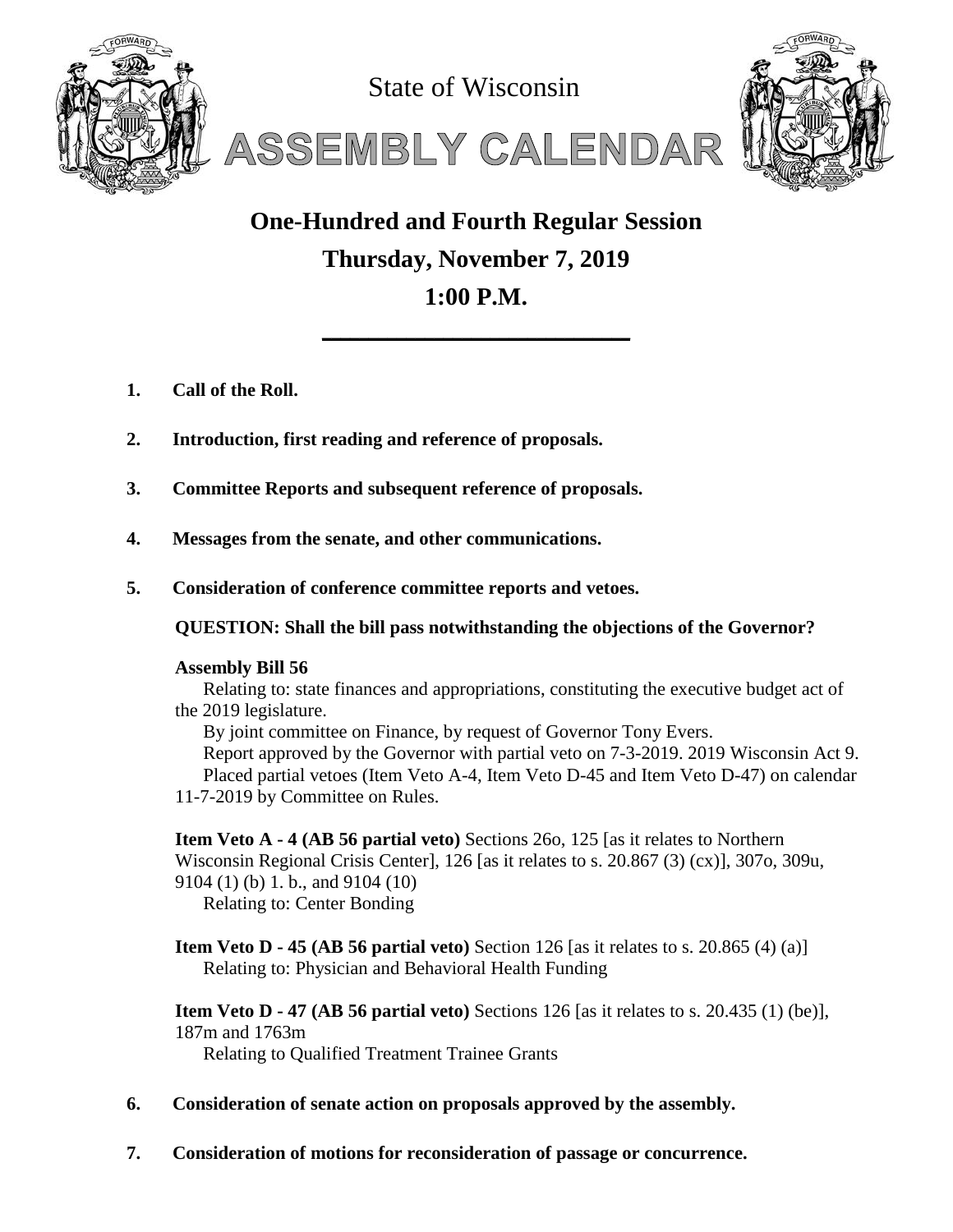- **8. Third reading of assembly proposals.**
- **9. Third reading of senate proposals.**
- **10. Second reading and amendment of assembly proposals.**

## **QUESTION: Shall the proposal be ordered engrossed and read a third time?**

# **Assembly Bill 70**

Relating to: the Interstate Medical Licensure Compact. (FE)

By Representatives VanderMeer, Kolste, Anderson, Ballweg, Billings, Born, Brooks, Brostoff, Considine, Doyle, Edming, Emerson, Hutton, Katsma, Krug, Kuglitsch, Kulp, Kurtz, Loudenbeck, Macco, Magnafici, Murphy, Mursau, Novak, Oldenburg, Petersen, Petryk, Plumer, Pronschinske, Ramthun, Riemer, Rodriguez, Rohrkaste, Sinicki, Skowronski, Snyder, Spiros, Spreitzer, Steineke, Summerfield, Tauchen, C. Taylor, Thiesfeldt, Tittl, Tranel, Tusler, Vruwink, Wichgers, Zamarripa, Dittrich and Subeck; cosponsored by Senators Testin, Schachtner, Bewley, Cowles, Darling, Feyen, Kooyenga, Larson, Marklein, Olsen, Ringhand and Shilling.

Report passage recommended by committee on Health, Ayes 14, Noes 0. Placed on calendar 11-7-2019 by Committee on Rules.

## **Assembly Bill 104**

Relating to: battery or threat to an officer of the court in a tribal proceeding and providing a penalty.

By Joint Legislative Council.

Report passage recommended by committee on Criminal Justice and Public Safety, Ayes 8, Noes 0.

Placed on calendar 11-7-2019 by Committee on Rules.

# **Assembly Bill 161**

Relating to: late payment of tuition benefits for student veterans enrolled in the University of Wisconsin System or a technical college. (FE)

By Representatives James, Skowronski, Ballweg, Brandtjen, Edming, Horlacher, Jagler, Kitchens, Knodl, Kurtz, Loudenbeck, Macco, Magnafici, Milroy, Murphy, Mursau, L. Myers, Ramthun, Rohrkaste, Sinicki, Sortwell, Spiros, Tusler, VanderMeer, Wichgers and Zimmerman; cosponsored by Senators Kooyenga, Carpenter, Bernier, Cowles, Jacque, Nass and L. Taylor.

Report Assembly Amendment 1 adoption, Ayes 12, Noes 0, passage as amended recommended by committee on Colleges and Universities, Ayes 12, Noes 0.

Placed on calendar 11-7-2019 by Committee on Rules.

## **Assembly Bill 162**

Relating to: participation in the Volunteer Health Care Provider program by agencies serving homeless individuals. (FE)

By Representatives Thiesfeldt, Stuck, Felzkowski, Anderson, Bowen, Brostoff, Considine, Horlacher, Kolste, Kulp, Mursau, Novak, Ohnstad, Plumer, Ramthun, Rohrkaste, Sargent, Skowronski, Snyder, Spiros, Steffen, Subeck, C. Taylor, Tusler, Vining, Sinicki, Loudenbeck and Murphy; cosponsored by Senators Darling, Johnson, Carpenter, Nass, Ringhand, Stroebel, Wirch, Cowles and L. Taylor.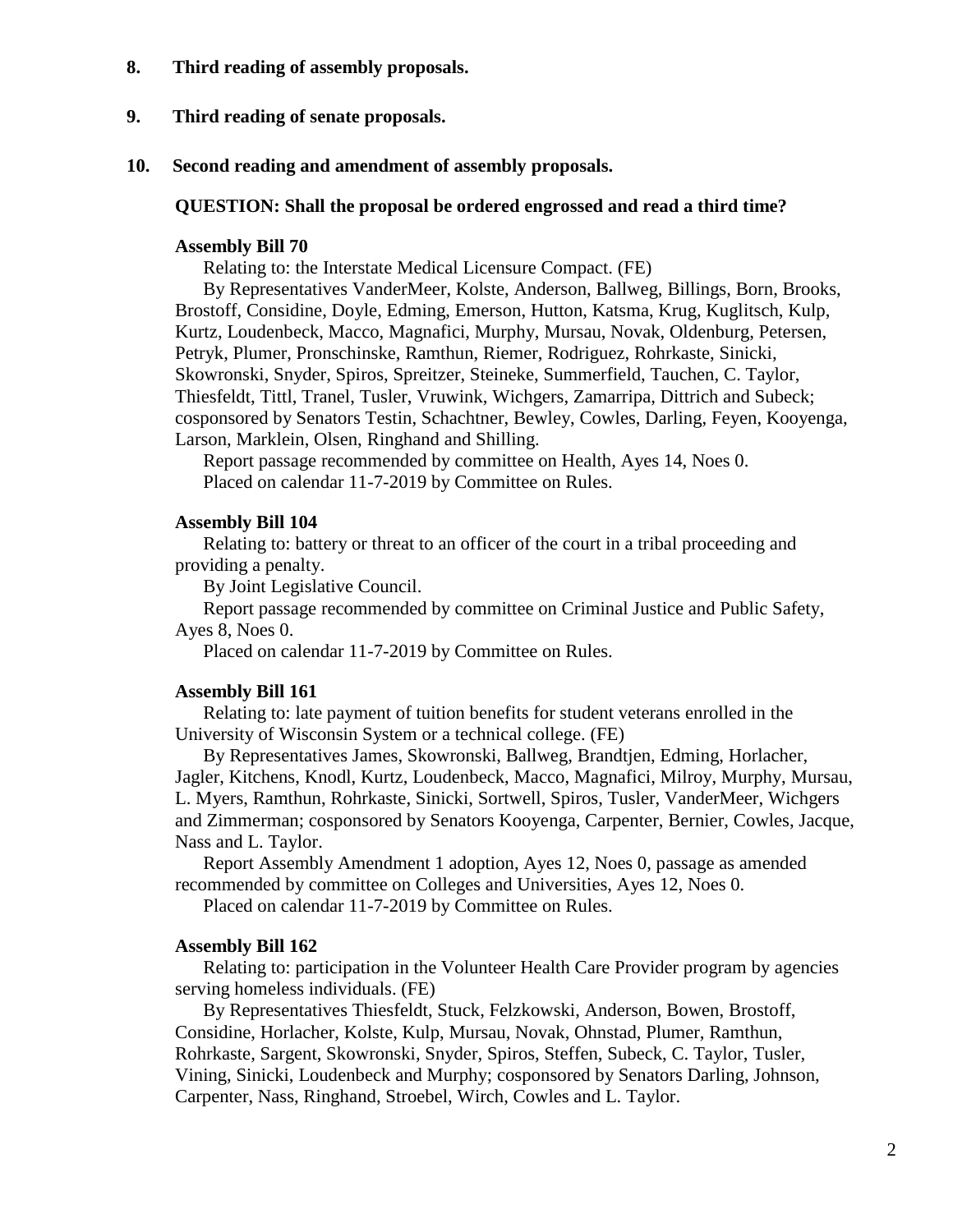Report passage recommended by committee on Medicaid Reform and Oversight, Ayes 5, Noes 0.

Placed on calendar 11-7-2019 by Committee on Rules.

# **Assembly Bill 178**

Relating to: eligibility for physician, dentist, and health care provider educational loan assistance programs. (FE)

By Representatives Felzkowski, Riemer, Thiesfeldt, Bowen, Duchow, Horlacher, Kolste, Kulp, Loudenbeck, Murphy, Mursau, L. Myers, Rohrkaste, Skowronski, Spiros, Spreitzer, Steffen, C. Taylor, Tusler, VanderMeer and Vining; cosponsored by Senators Darling, Bewley, Carpenter and Cowles.

Report Assembly Amendment 1 adoption, Ayes 14, Noes 0, Assembly Amendment 4 adoption, Ayes 10, Noes 4, passage as amended recommended by committee on Health, Ayes 13, Noes 1.

Placed on calendar 11-7-2019 by Committee on Rules.

## **Assembly Bill 190**

Relating to: wetland mitigation banks, providing an exemption from emergency rule procedures, providing an exemption from rule-making procedures, and requiring the exercise of rule-making authority.

By Representatives Tusler, Ohnstad, Sinicki, Kerkman and Mursau; cosponsored by Senators Wanggaard, Cowles, Wirch and Olsen.

Report Assembly Amendment 1 to Assembly Substitute Amendment 1 adoption, Ayes 12, Noes 0, Assembly Substitute Amendment 1 adoption, Ayes 12, Noes 0, passage as amended recommended by committee on Environment, Ayes 9, Noes 3.

Placed on calendar 11-7-2019 by Committee on Rules.

## **Assembly Bill 197**

Relating to: driver school offices in private residences.

By Representatives Zimmerman, Kulp, Brandtjen, Kuglitsch, Spiros and Knodl; cosponsored by Senators Kooyenga and Olsen.

Report passage recommended by committee on Transportation, Ayes 14, Noes 0. Placed on calendar 11-7-2019 by Committee on Rules.

## **Assembly Bill 225**

Relating to: allocation of early stage seed investment credit to offset taxes imposed on insurers. (FE)

By Representatives Zimmerman, Fields, Ott, Macco, Rohrkaste, Tauchen, Kulp, Murphy, Skowronski, Kuglitsch, Ramthun, Hutton, Thiesfeldt, Brandtjen, Ohnstad, Sinicki, Quinn, Crowley, Loudenbeck, Zamarripa, Vruwink, Haywood and Krug; cosponsored by Senators Marklein, L. Taylor, Cowles, Feyen, Tiffany, Olsen and Kooyenga.

Report passage recommended by committee on Ways and Means, Ayes 11, Noes 0. Placed on calendar 11-7-2019 by Committee on Rules.

## **Assembly Bill 294**

Relating to: changing the 12 percent rule regarding the total value of taxable property included in the creation of a tax incremental financing district in the village of Ontario. (FE)

By Representative Oldenburg; cosponsored by Senator Testin.

Report Assembly Substitute Amendment 1 adoption, Ayes 10, Noes 0, passage as amended recommended by committee on Ways and Means, Ayes 8, Noes 2.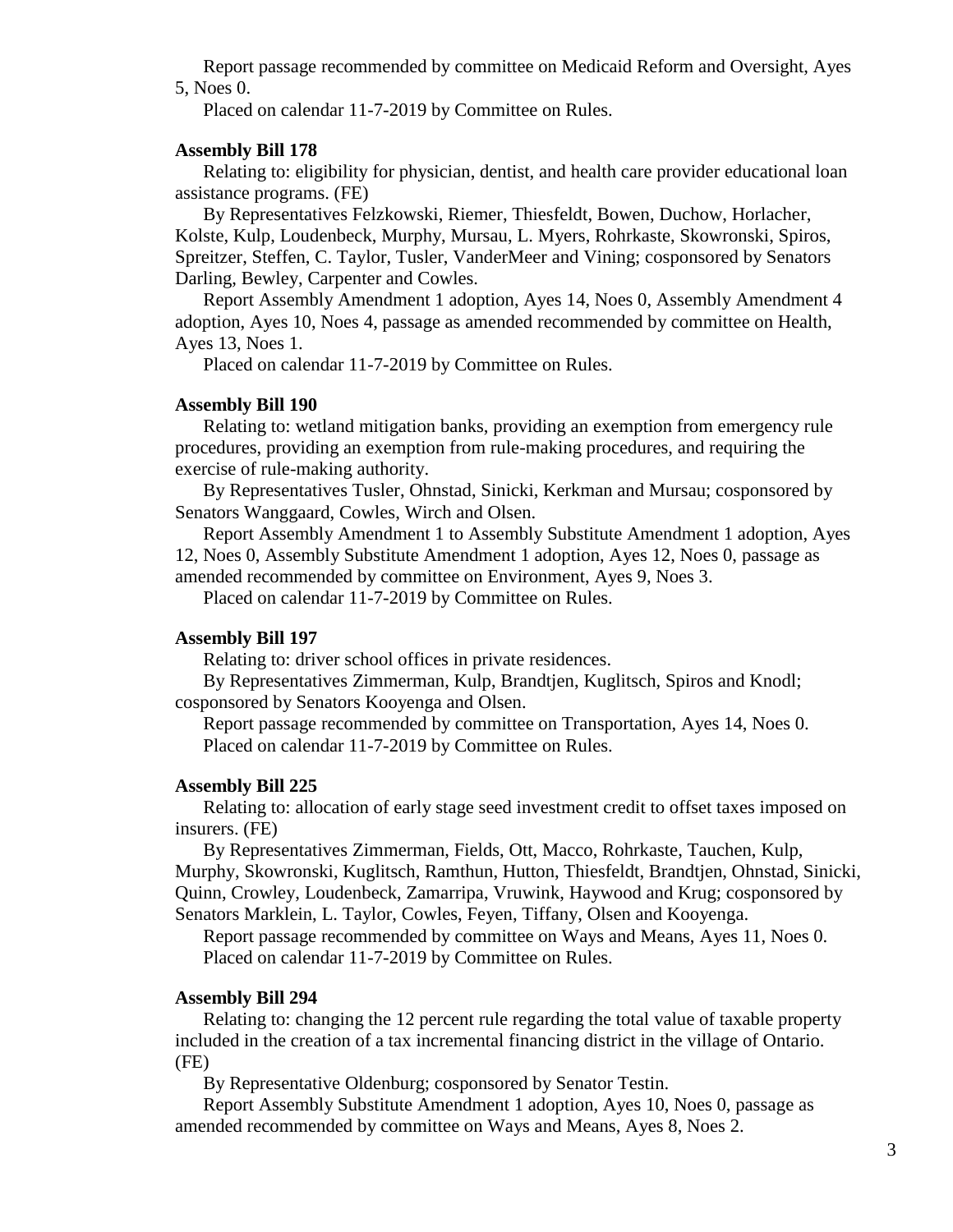Placed on calendar 11-7-2019 by Committee on Rules.

# **Assembly Bill 304**

Relating to: permitting pharmacists to prescribe certain contraceptives, extending the time limit for emergency rule procedures, providing an exemption from emergency rule procedures, granting rule-making authority, and providing a penalty. (FE)

By Representatives Kitchens, Felzkowski, August, Born, Dittrich, Duchow, James, Kerkman, Knodl, Krug, Kuglitsch, Kurtz, Loudenbeck, Macco, Magnafici, Mursau, Neylon, Novak, Nygren, Oldenburg, Plumer, Ramthun, Rohrkaste, Skowronski, Snyder, Spiros, Steffen, Steineke, Summerfield, Swearingen, Tittl, Tranel, Tusler, Vorpagel, Vos and Wittke; cosponsored by Senators Bernier, Darling, Feyen, Marklein, Testin and Wanggaard.

Report Assembly Amendment 1 to Assembly Amendment 1 adoption, Ayes 12, Noes 2, Assembly Amendment 1 adoption, Ayes 12, Noes 2, passage as amended recommended by committee on Health, Ayes 11, Noes 3.

Placed on calendar 11-7-2019 by Committee on Rules.

#### **Assembly Bill 328**

Relating to: agricultural development loan guarantee program administered by the Wisconsin Housing and Economic Development Authority. (FE)

By Representatives Tauchen, Vruwink, Ballweg, Knodl, Krug, Kulp, Kurtz, Loudenbeck, Mursau, Novak, Oldenburg, Pronschinske, Quinn, Ramthun, Rodriguez, Spreitzer and C. Taylor; cosponsored by Senators Marklein, Bewley, Bernier, Nass, Schachtner, Tiffany and Smith.

Report Assembly Amendment 1 adoption, Ayes 11, Noes 0, passage as amended recommended by committee on Jobs and the Economy, Ayes 11, Noes 0.

Placed on calendar 11-7-2019 by Committee on Rules.

#### **Assembly Bill 410**

Relating to: coverage of services under Medical Assistance provided through telehealth and other technologies, extending the time limit for emergency rule procedures, and granting rule-making authority. (FE)

By Representatives Loudenbeck, Kolste, Quinn, Riemer, Anderson, Ballweg, Billings, Born, Bowen, Considine, Crowley, Dittrich, Doyle, Duchow, Emerson, Felzkowski, Fields, Horlacher, Jagler, Kitchens, Kulp, Kuglitsch, Kurtz, B. Meyers, Mursau, L. Myers, Nygren, Ohnstad, Oldenburg, Petryk, Plumer, Pope, Rohrkaste, Snyder, Spreitzer, Steffen, Subeck, Summerfield, Tauchen, C. Taylor, Thiesfeldt, Tittl, Tranel, Tusler, VanderMeer and Zimmerman; cosponsored by Senators Kooyenga, Bewley, Testin, Carpenter, Bernier, Cowles, Darling, Erpenbach, Feyen, Hansen, Johnson, LeMahieu, Petrowski, Schachtner, Stroebel and L. Taylor.

Report Assembly Amendment 1 adoption, Ayes 7, Noes 0, Assembly Amendment 2 adoption, Ayes 7, Noes 0, passage as amended recommended by committee on Medicaid Reform and Oversight, Ayes 7, Noes 0.

Placed on calendar 11-7-2019 by Committee on Rules.

## **Assembly Bill 524**

Relating to: farmer tuition assistance grants and making an appropriation. (FE) By Representatives Oldenburg, B. Meyers, Ballweg, Doyle, Duchow, Edming, Felzkowski, Jagler, James, Kitchens, Kulp, Kurtz, Milroy, Mursau, Neubauer, Petersen, Petryk, Plumer, Ramthun, Rohrkaste, Sanfelippo, Schraa, Shankland, Spiros, Spreitzer, C.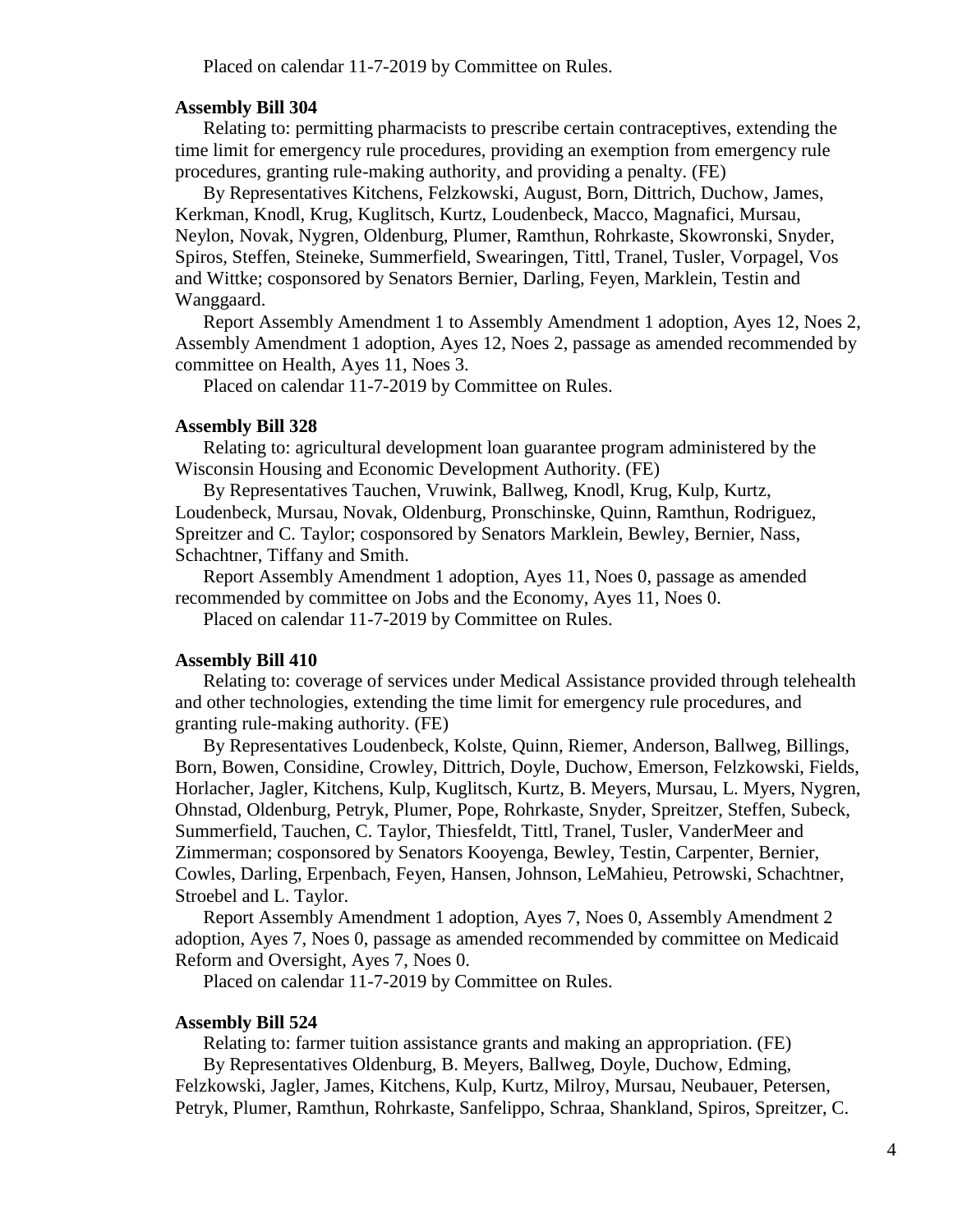Taylor, Tittl, Tranel, Tusler, VanderMeer, Vining, Vruwink, Wittke and Zimmerman; cosponsored by Senators Olsen, Bernier, Carpenter, Ringhand, Schachtner and Testin.

Report Assembly Substitute Amendment 1 adoption, Ayes 15, Noes 0, passage as amended recommended by committee on Colleges and Universities, Ayes 15, Noes 0.

Placed on calendar 11-7-2019 by Committee on Rules.

#### **Assembly Bill 525**

Relating to: implementing a suicide prevention program and making an appropriation. (FE)

By Representatives Ballweg, Doyle, Anderson, Bowen, Cabrera, Crowley, Duchow, Edming, James, Kitchens, Kulp, Kurtz, B. Meyers, Milroy, Mursau, Neubauer, Oldenburg, Ott, Petersen, Petryk, Ramthun, Riemer, Rohrkaste, Sanfelippo, Schraa, Shankland, Sinicki, Spiros, Spreitzer, Subeck, C. Taylor, Tittl, Tranel, Tusler, VanderMeer, Vining, Vruwink, Wittke, Zamarripa and Zimmerman; cosponsored by Senators Olsen, Bernier, Carpenter, Ringhand, Schachtner and Larson.

Report passage recommended by committee on Health, Ayes 13, Noes 0. Placed on calendar 11-7-2019 by Committee on Rules.

# **Assembly Bill 526**

Relating to: requiring continuing education on suicide prevention for physicians, psychologists, social workers, marriage and family therapists, professional counselors, and substance abuse counselors and requiring the exercise of rule-making authority. (FE)

By Representatives Kurtz, Ballweg, Doyle, Cabrera, Duchow, Edming, James, Milroy, Mursau, Oldenburg, Petersen, Petryk, Ramthun, Rodriguez, Rohrkaste, Schraa, Spiros, C. Taylor, Tittl, Tranel, Tusler, VanderMeer, Vining and Wittke; cosponsored by Senators Bernier, Carpenter, Nass, Olsen and L. Taylor.

Report Assembly Substitute Amendment 1 adoption, Ayes 13, Noes 0, passage as amended recommended by committee on Health, Ayes 8, Noes 5.

Placed on calendar 11-7-2019 by Committee on Rules.

## **Assembly Bill 527**

Relating to: grants related to preventing suicide by firearm and making an appropriation. (FE)

By Representatives James, Sargent, Bowen, Anderson, Ballweg, Cabrera, Considine, Doyle, Duchow, Edming, Kitchens, Kulp, Kurtz, Loudenbeck, B. Meyers, Milroy, Mursau, Neubauer, Novak, Oldenburg, Petersen, Petryk, Plumer, Ramthun, Riemer, Rohrkaste, Sanfelippo, Schraa, Shankland, Sinicki, Spreitzer, Subeck, C. Taylor, Tittl, Tranel, Tusler, Vining, Vruwink, Zamarripa, Zimmerman, Wittke and Dittrich; cosponsored by Senators Bernier, Carpenter, Feyen, Olsen, L. Taylor, Schachtner and Larson.

Report Assembly Amendment 1 adoption, Ayes 9, Noes 0, passage as amended recommended by committee on Local Government, Ayes 9, Noes 0.

Placed on calendar 11-7-2019 by Committee on Rules.

## **Assembly Bill 528**

Relating to: grants to support peer-to-peer suicide prevention programs in high schools, granting rule-making authority, and making an appropriation. (FE)

By Representatives Duchow, Doyle, Stafsholt, Bowen, Schraa, Felzkowski, Jagler, James, Edming, Petersen, Oldenburg, Ramthun, Tranel, Tittl, Mursau, Milroy, Kurtz, Rohrkaste, VanderMeer, Sanfelippo, Shankland, Loudenbeck, Zimmerman, Magnafici, Kulp, Petryk, Spiros, Cabrera, Anderson, Kitchens, Wichgers, Riemer, Vining, Vruwink,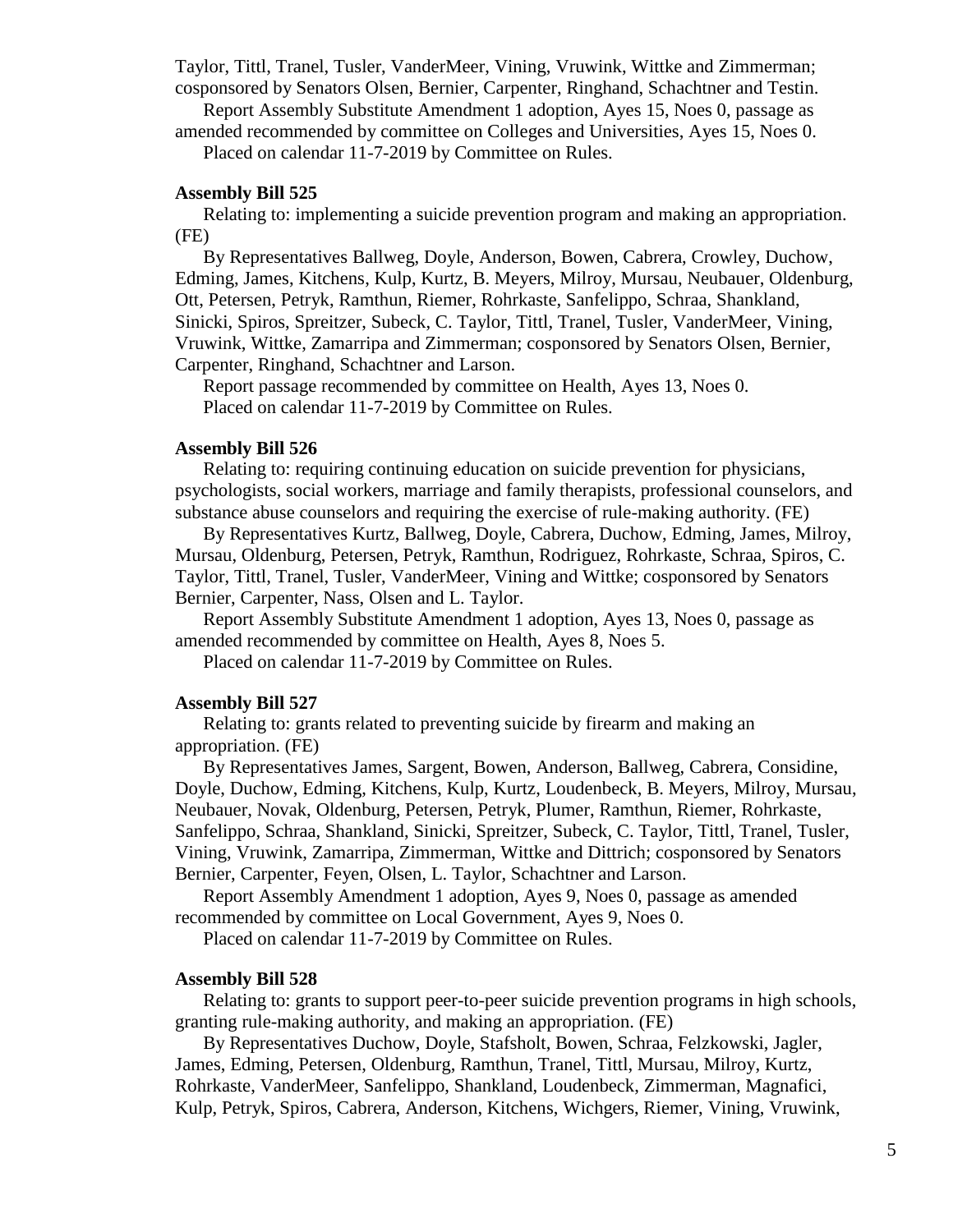Spreitzer, Rodriguez, Ballweg, C. Taylor, Tusler, Neubauer and Dittrich; cosponsored by Senators Darling, Carpenter, Olsen, Nass, Schachtner, L. Taylor, Ringhand and Bernier. Report passage recommended by committee on Education, Ayes 14, Noes 0. Placed on calendar 11-7-2019 by Committee on Rules.

## **Assembly Bill 529**

Relating to: grants to the Wisconsin Safe and Healthy Schools Center and making an appropriation. (FE)

By Representatives Schraa, Doyle, Ballweg, Anderson, Bowen, Cabrera, Duchow, Edming, James, Kurtz, B. Meyers, Milroy, Mursau, Neubauer, Oldenburg, Ott, Petersen, Petryk, Ramthun, Rohrkaste, Spiros, Spreitzer, Subeck, C. Taylor, Tittl, Tranel, Tusler, VanderMeer, Vining, Vruwink and Wittke; cosponsored by Senators Olsen, Bernier and Ringhand.

Report Assembly Amendment 1 adoption, Ayes 12, Noes 0, passage as amended recommended by committee on Education, Ayes 14, Noes 0.

Placed on calendar 11-7-2019 by Committee on Rules.

## **Assembly Bill 530**

Relating to: grants for suicide prevention programming and making an appropriation. (FE)

By Representatives VanderMeer, B. Meyers, Ballweg, Duchow, Edming, Felzkowski, Jagler, James, Kitchens, Kulp, Kurtz, Mursau, Oldenburg, Petersen, Petryk, Pronschinske, Ramthun, Rohrkaste, Sanfelippo, Schraa, Spiros, Stafsholt, Tittl, Tranel, Tusler, Wittke, Zimmerman, Anderson, Bowen, Cabrera, Considine, Crowley, Doyle, Milroy, Neubauer, Riemer, Shankland, Sinicki, Spreitzer, C. Taylor, Vining, Vruwink, Zamarripa and Dittrich; cosponsored by Senators Olsen, Bernier, Darling, Nass, Testin, Ringhand, Schachtner and Larson.

Report Assembly Amendment 1 adoption, Ayes 9, Noes 0, passage as amended recommended by committee on Local Government, Ayes 9, Noes 0.

Placed on calendar 11-7-2019 by Committee on Rules.

## **Assembly Bill 531**

Relating to: requiring that student identification cards include contact information for suicide prevention hotlines. (FE)

By Representatives Stafsholt, B. Meyers, Ballweg, Cabrera, Doyle, Duchow, Edming, Felzkowski, James, Knodl, Kurtz, Loudenbeck, Magnafici, Milroy, Mursau, Neubauer, Oldenburg, Ott, Petersen, Petryk, Plumer, Pronschinske, Ramthun, Riemer, Rodriguez, Rohrkaste, Sanfelippo, Schraa, Spiros, C. Taylor, Tittl, Tranel, Vining, Vruwink, Wichgers, Wittke and Zimmerman; cosponsored by Senators Olsen, Bernier, Carpenter, L. Taylor and Schachtner.

Report Assembly Amendment 1 adoption, Ayes 12, Noes 0, passage as amended recommended by committee on Education, Ayes 14, Noes 0.

Placed on calendar 11-7-2019 by Committee on Rules.

# **Assembly Bill 306**

Relating to: tax increment value reporting errors and property tax reimbursement. (FE) By Representatives Pope and Hesselbein; cosponsored by Senator Erpenbach. Report passage recommended by committee on Ways and Means, Ayes 9, Noes 0. Placed on calendar 11-7-2019 by Committee on Rules.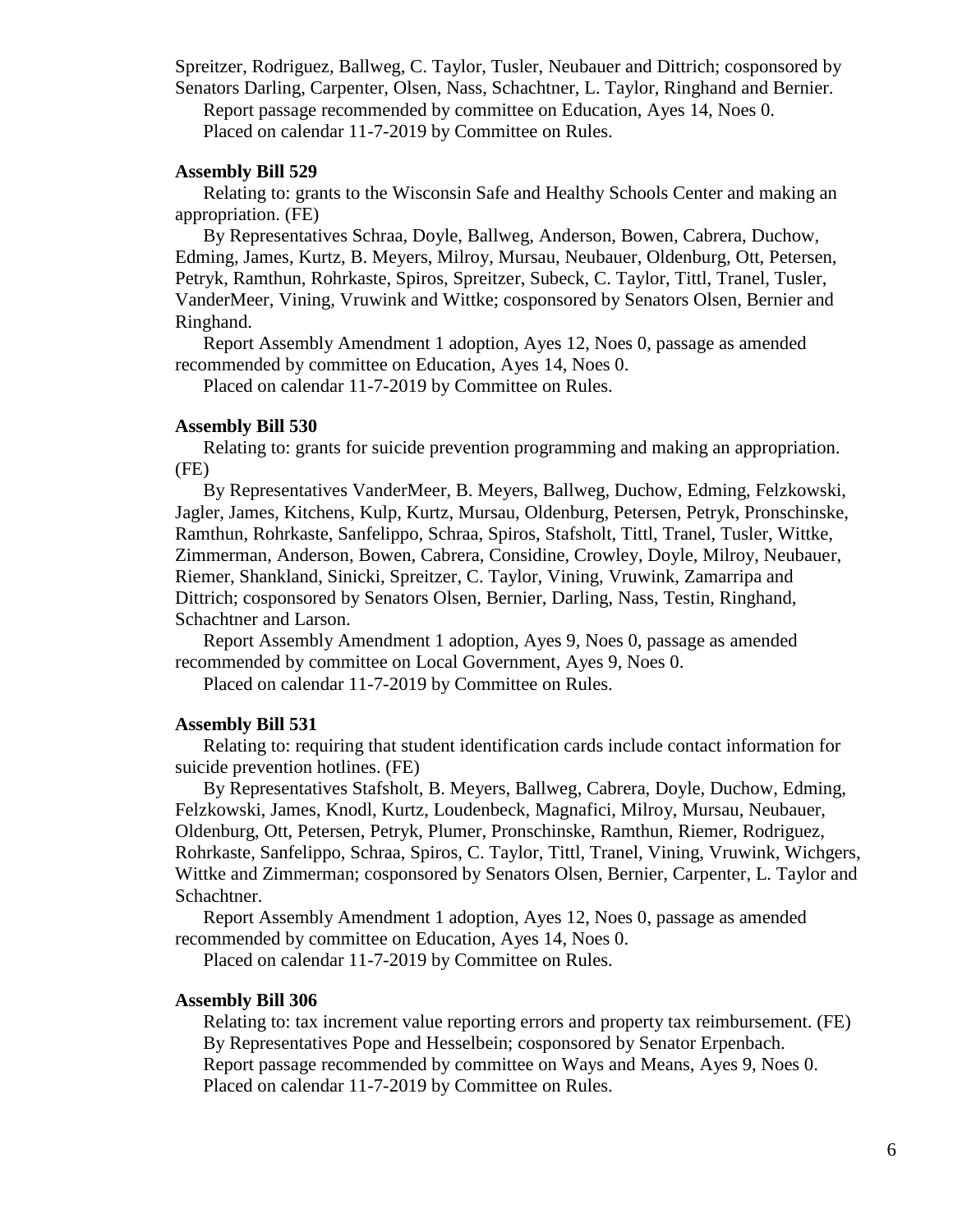## **11. Second reading and amendment of senate proposals.**

## **QUESTION: Shall the proposal be ordered to a third reading?**

# **Senate Bill 74**

Relating to: the Interstate Medical Licensure Compact. (FE)

By Senators Testin, Schachtner, Bewley, Cowles, Darling, Feyen, Kooyenga, Larson, Marklein, Olsen, Ringhand and Shilling; cosponsored by Representatives VanderMeer, Kolste, Anderson, Ballweg, Billings, Born, Brooks, Brostoff, Considine, Doyle, Edming, Emerson, Hutton, Katsma, Krug, Kuglitsch, Kulp, Kurtz, Loudenbeck, Macco, Magnafici, Murphy, Mursau, Novak, Oldenburg, Petersen, Petryk, Plumer, Pronschinske, Ramthun, Riemer, Rodriguez, Rohrkaste, Sinicki, Skowronski, Snyder, Spiros, Spreitzer, Steineke, Summerfield, Tauchen, C. Taylor, Thiesfeldt, Tittl, Tranel, Tusler, Vruwink, Wichgers, Zamarripa, Dittrich and Subeck.

Placed on calendar 11-7-2019 by Committee on Rules.

## **Senate Bill 142**

Relating to: late payment of tuition benefits for student veterans enrolled in the University of Wisconsin System or a technical college. (FE)

By Senators Kooyenga, Carpenter, Bernier, Cowles, Nass and L. Taylor; cosponsored by Representatives James, Skowronski, Ballweg, Brandtjen, Edming, Horlacher, Jagler, Kitchens, Knodl, Kurtz, Loudenbeck, Macco, Magnafici, Milroy, Murphy, Mursau, L. Myers, Ramthun, Rohrkaste, Sinicki, Sortwell, Spiros, VanderMeer, Wichgers and Zimmerman.

Placed on calendar 11-7-2019 by Committee on Rules.

### **Senate Bill 155**

Relating to: participation in the Volunteer Health Care Provider program by agencies serving homeless individuals. (FE)

By Senators Darling, Johnson, Carpenter, Nass, Ringhand, Stroebel, Wirch, Cowles and L. Taylor; cosponsored by Representatives Thiesfeldt, Stuck, Felzkowski, Anderson, Bowen, Brostoff, Considine, Horlacher, Kolste, Kulp, Mursau, Novak, Ohnstad, Plumer, Ramthun, Rohrkaste, Sargent, Skowronski, Spiros, Snyder, Steffen, Subeck, C. Taylor, Tusler, Vining, Sinicki, Loudenbeck and Murphy.

Read first time and referred to calendar of 11-7-2019 pursuant to Assembly Rule 42  $(1)(a)$ .

# **Senate Bill 166**

Relating to: eligibility for physician, dentist, and health care provider educational loan assistance programs. (FE)

By Senators Darling, Bewley, Carpenter and Cowles; cosponsored by Representatives Felzkowski, Riemer, Thiesfeldt, Bowen, Duchow, Horlacher, Kolste, Kulp, Loudenbeck, Murphy, Mursau, L. Myers, Rohrkaste, Skowronski, Spiros, Spreitzer, Steffen, C. Taylor, Tusler, VanderMeer and Vining.

Read first time and referred to calendar of 11-7-2019 pursuant to Assembly Rule 42  $(1)(a)$ .

## **Senate Bill 169**

Relating to: wetland mitigation banks, providing an exemption from emergency rule procedures, providing an exemption from rule-making procedures, and requiring the exercise of rule-making authority.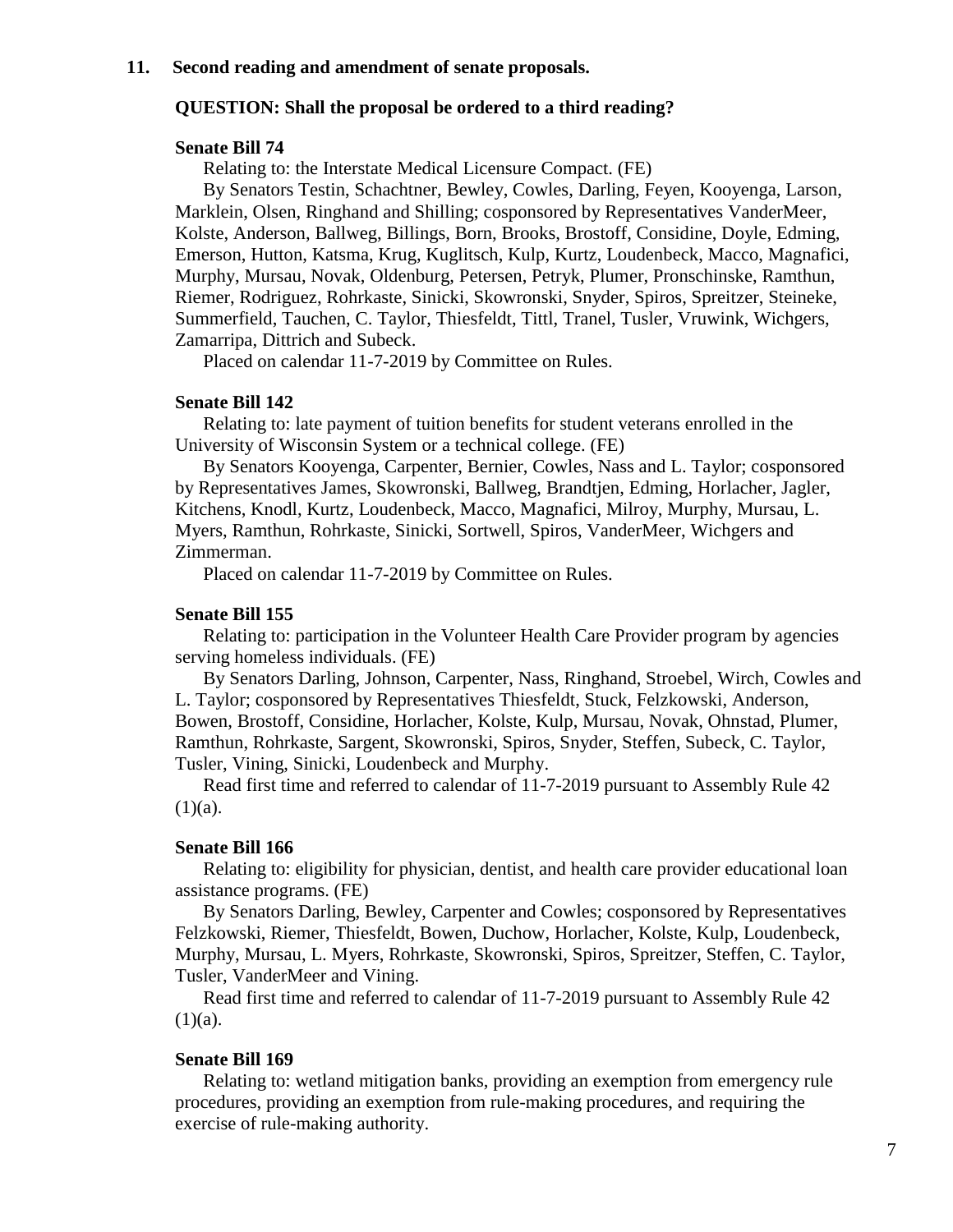By Senators Wanggaard, Cowles, Wirch and Olsen; cosponsored by Representatives Tusler, Ohnstad, Sinicki, Kerkman and Mursau.

Placed on calendar 11-7-2019 by Committee on Rules.

#### **Senate Bill 208**

Relating to: allocation of early stage seed investment credit to offset taxes imposed on insurers. (FE)

By Senators Marklein, L. Taylor, Cowles, Feyen, Olsen and Tiffany; cosponsored by Representatives Zimmerman, Fields, Brandtjen, Crowley, Haywood, Hutton, Kuglitsch, Kulp, Krug, Loudenbeck, Macco, Murphy, Ohnstad, Ott, Quinn, Ramthun, Rohrkaste, Sinicki, Skowronski, Tauchen, Thiesfeldt, Vruwink and Zamarripa.

Read first time and referred to calendar of 11-7-2019 pursuant to Assembly Rule 42  $(1)(a)$ .

## **Senate Bill 219**

Relating to: agricultural development loan guarantee program administered by the Wisconsin Housing and Economic Development Authority. (FE)

By Senators Marklein, Bewley, Bernier, Nass, Schachtner, Tiffany and Smith; cosponsored by Representatives Tauchen, Vruwink, Ballweg, Knodl, Krug, Kulp, Kurtz, Loudenbeck, Mursau, Novak, Oldenburg, Pronschinske, Quinn, Ramthun, Rodriguez, Spreitzer and C. Taylor.

Placed on calendar 11-7-2019 by Committee on Rules.

#### **Senate Bill 269**

Relating to: tax increment value reporting errors and property tax reimbursement. (FE) By Senator Erpenbach; cosponsored by Representatives Pope and Hesselbein. Placed on calendar 11-7-2019 by Committee on Rules.

## **Senate Bill 380**

Relating to: coverage of services under Medical Assistance provided through telehealth and other technologies, extending the time limit for emergency rule procedures, and granting rule-making authority. (FE)

By Senators Kooyenga, Bewley, Testin, Carpenter, Bernier, Cowles, Darling, Erpenbach, Feyen, Hansen, Johnson, LeMahieu, Petrowski, Schachtner, Stroebel and L. Taylor; cosponsored by Representatives Loudenbeck, Kolste, Quinn, Riemer, Anderson, Ballweg, Billings, Born, Bowen, Considine, Crowley, Dittrich, Doyle, Duchow, Emerson, Felzkowski, Fields, Horlacher, Jagler, Kitchens, Kulp, Kuglitsch, Kurtz, B. Meyers, Mursau, L. Myers, Nygren, Ohnstad, Oldenburg, Petryk, Plumer, Pope, Rohrkaste, Snyder, Spreitzer, Steffen, Subeck, Summerfield, Tauchen, C. Taylor, Thiesfeldt, Tittl, Tranel, Tusler, VanderMeer and Zimmerman.

Read first time and referred to calendar of 11-7-2019 pursuant to Assembly Rule 42  $(1)(a)$ .

#### **Senate Bill 447**

Relating to: supplemental transportation aids. (FE) By Senators Petrowski and Bewley; cosponsored by Representative Spiros. Placed on calendar 11-7-2019 by Committee on Rules.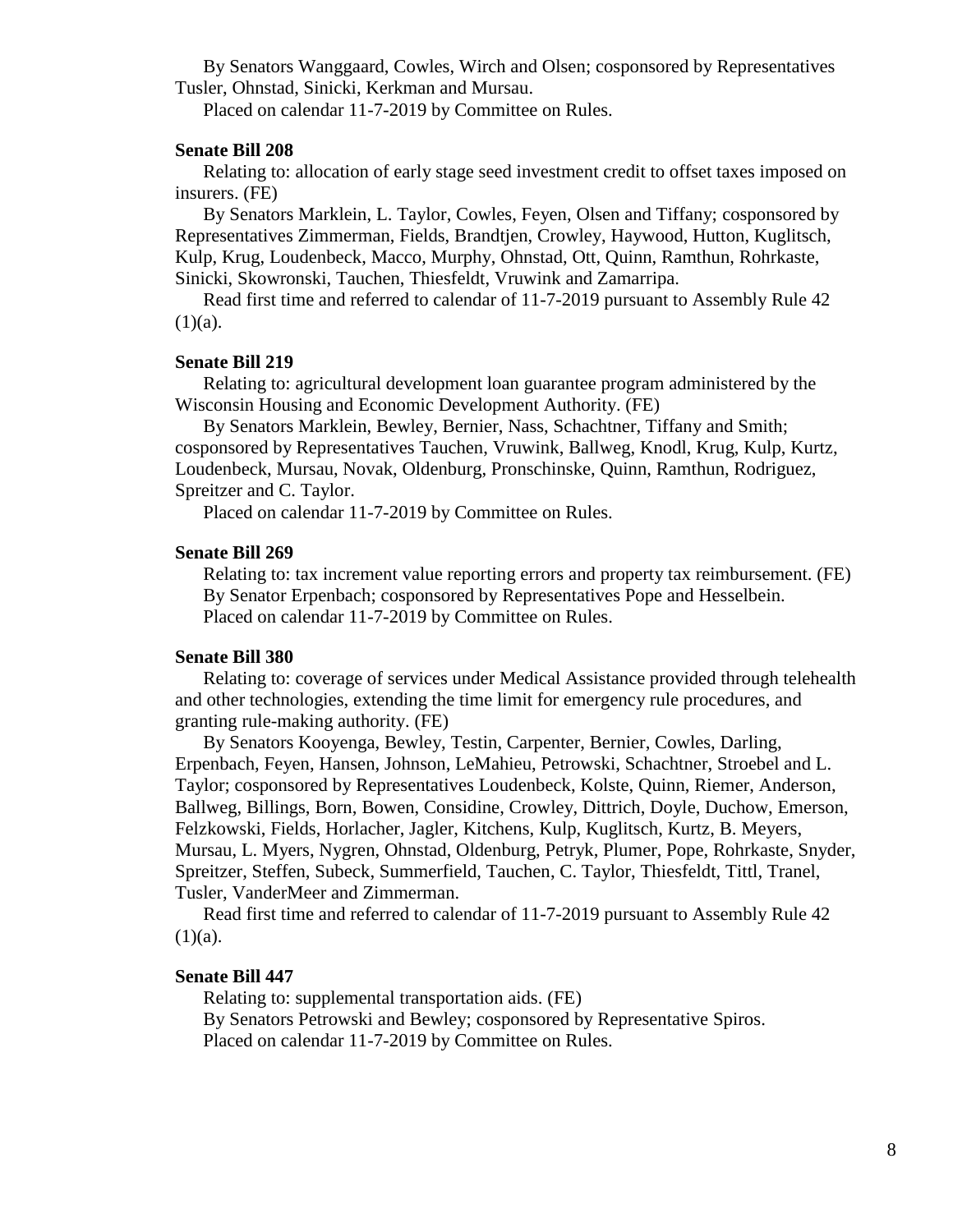## **Senate Bill 495**

Relating to: application and reporting deadlines for the statewide parental choice program and evidence of accreditation for a private school participating in a parental choice program. (FE)

By Senator Olsen; cosponsored by Representative Jagler.

Read first time and referred to calendar of 11-7-2019 pursuant to Assembly Rule 42  $(1)(a)$ .

# **12. Motions may be offered.**

**13. Consideration of resolutions.**

#### **QUESTION: Shall the resolution be adopted?**

## **Assembly Resolution 17**

Relating to: recognizing the city of Burlington as the annual host of the Wisconsin State Ice Carving Competition.

By Representative Vos. Placed on calendar 11-7-2019 by Committee on Rules.

#### **Assembly Resolution 18**

Relating to: recognizing November 2, 2019, as Día de los Muertos in the state of Wisconsin.

By Representatives Zamarripa, Anderson, Bowen, Crowley, Haywood, Hebl, Hesselbein, B. Meyers, Milroy, Murphy, Neubauer, Sargent, Sinicki, Spreitzer, Stubbs, Subeck, C. Taylor and Brostoff.

Placed on calendar 11-7-2019 by Committee on Rules.

## **Senate Joint Resolution 65**

Relating to: honoring Bishop Donald J. Hying.

By Senators Marklein, Jacque and Risser; cosponsored by Representatives Wichgers, Knodl, Kuglitsch, Plumer, Sinicki, Skowronski, Spiros and Tusler.

Read and referred to calendar of 11-7-2019 pursuant to Assembly Rule  $42$  (1)(a).

## **Assembly Joint Resolution 84**

Relating to: honoring Bishop Donald J. Hying.

By Representatives Wichgers, Knodl, Kuglitsch, Plumer, Sanfelippo, Sinicki,

Skowronski, Snyder, Spiros and Tusler; cosponsored by Senators Marklein, Jacque and Risser.

Placed on calendar 11-7-2019 by Committee on Rules.

#### **Assembly Joint Resolution 97**

Relating to: commemorating the one-year anniversary of the Chippewa Falls Girl Scout Tragedy.

By Representatives James, Summerfield, Emerson, Allen, Crowley, Dittrich, Hesselbein, Krug, Kulp, Magnafici, Murphy, Petryk, Quinn, Ramthun, Sinicki, Spreitzer, Spiros, Steffen, Thiesfeldt and Tusler; cosponsored by Senators Bernier, Marklein, Olsen and L. Taylor.

Placed on calendar 11-7-2019 by Committee on Rules.